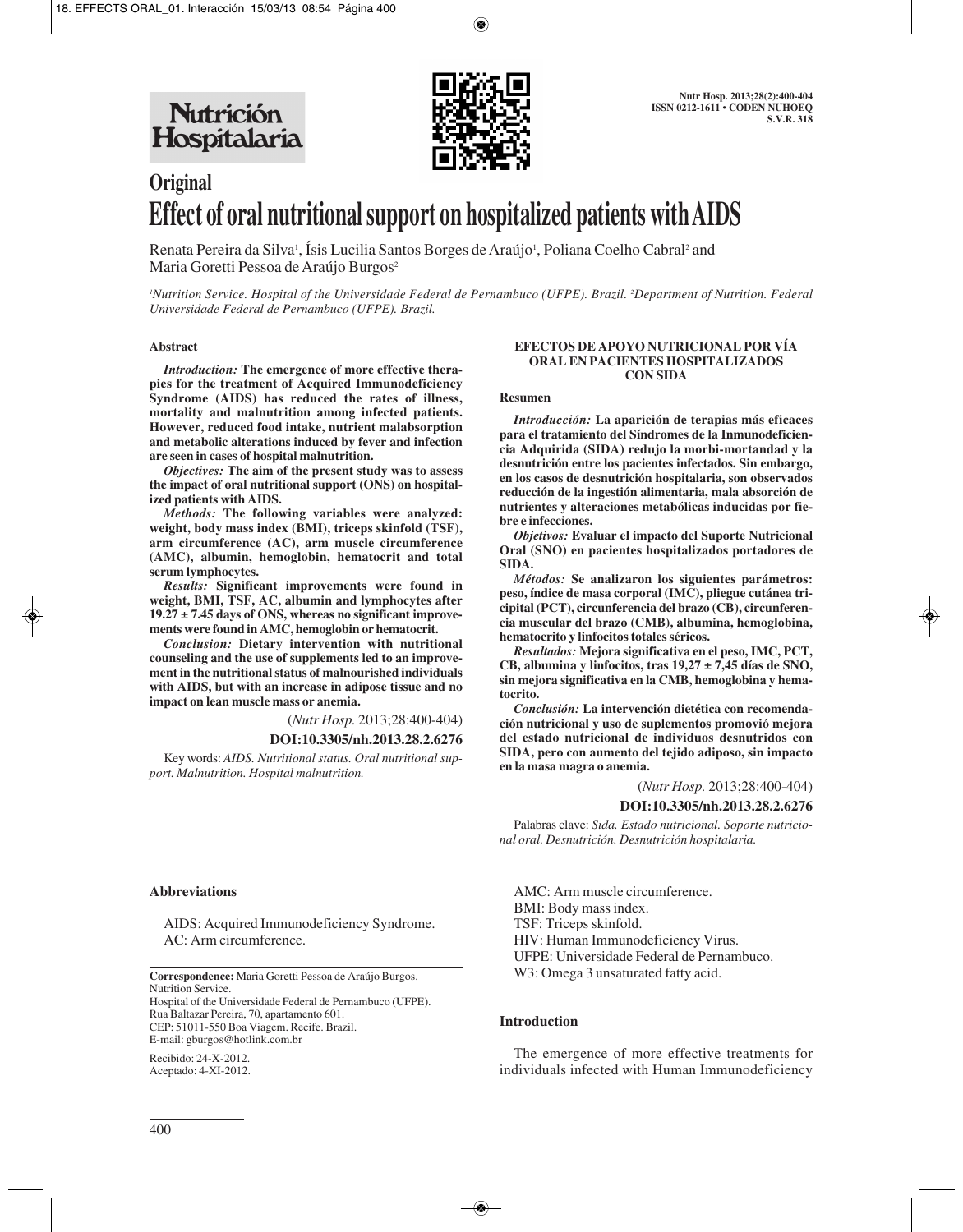Virus (HIV) has led to a reduction in morbidity and mortality rates related to Acquired Immunodeficiency Syndrome (AIDS).1-4 The introduction of antiretroviral therapy has diminished the incidence of malnutrition in this group. However, this condition remains frequent among patients who have never been medicated, those with multi-resistance to the drugs employed and those who do not adhere to treatment.<sup>2,5</sup> With regard to nutritional aspects, weight loss has a multifactor etiology, involving a reduction in food intake, nutrient malabsorption and an increase in energy expenditure induced by fever and infection.<sup>2,5-7</sup>

Oral nutritional support (ONS) is a low-cost intervention often employed with such patients in clinical practice. The adequate tolerability and efficacy of oral nutritional support are well documented, with a positive impact on immunological function, a reduction in the number of infections, shorter internment duration and lower mortality rate.5,8-10 However, a number of studies have reported that individuals with severe weight loss exhibit limited tolerance to liquid supplements.11-13 Therefore, the assessment of this nutritional intervention strategy is of utmost important, which justifies carrying out the present study in a hospital setting.

The aim of this study was to assess the effects of oral nutritional support in malnourished patients with AIDS.

## **Methods**

## *Study design and population*

A prospective case-series was carried out at the Infectious-Parasitic Disease Clinic of the hospital of the *Universidade Federal de Pernambuco* (UFPE, Brazil) between March and September 2007. The following were the inclusion criteria: Hospitalized male and female adults (20 to 65 years of age) with AIDS and opportunistic diseases, non-compliant with antiretroviral therapy or recently diagnosed with AIDS (on their first internment) and body mass index (BMI) ≤ 18.5 kg/m2 and/or involuntary weight loss ≥ 10% in the previous six months in relation to habitual weight. The following were the exclusion criteria: overweight/obesity ( $\text{BMI} \geq 25 \text{ kg/m}^2$ ); pregnancy; lactating mothers; kidney disease; liver disease; severe diarrhea (three or more liquid evacuation per day); dysphagia; having received oral supplements, appetite stimulants or enteral/parenteral nutritional support in the previous three months; and current use of palliative care. The study received approval from the UFPE Human Research Ethics Committee under process nº. 064/07.

## *Anthropometric and biochemical evaluation*

The following anthropometric measures (determined upon admission and discharge) were used: weight, BMI, arm circumference (AC), triceps skinfold (TSF) and arm muscle circumference (AMC). The values of these measures were classified based on reference values for age and gender.14,15 Weight was determined using a platform scale (Filizola®) with a 150 kg capacity and precision of 0.1 kg, with the subjects barefoot and wearing light clothing. Height was measured with an aluminum stadiometer coupled to the scale, with the individual standing erect without moving his/her head. These data were used to calculate the BMI, which is the ratio between weight in kg divided by height in meters squared  $(kg/m<sup>2</sup>)$ . The criteria established by the World Health Organization  $(1997)^{16}$  were used for the classification of nutritional status based on BMI. The biochemical analysis involved the determination of serum albumin, hemoglobin, hematocrit and total lymphocytes, which are routinely used at the UFPE hospital. For such, blood was collected through venous puncture and automatic equipment was used: COBAS Integra 400 plus (ROCHE) and ARCHITECT.

# *Oral nutritional support*

Calorie and protein needs were respectively estimated at 35 to 40 kcal/kg and 1.5 to 2.0 g/kg of current weight/per day,<sup>17</sup> with the following distribution of macronutrients: 50 to 60% total calories in carbohydrates, 10 to 15% in proteins and 25 to 30% in lipids. The diet offered met 100% of the macronutrient and micronutrient needs, based on the specific recommendations for individuals with AIDS.17 The diet was offered by the hospital and planned respecting individual eating habits, preferences and tolerance as well as the availability of foods at the institute. Six meals were offered per day: three main meals (breakfast, lunch and dinner) and three intermediate snacks.

In the presence of gastrointestinal symptoms, such as nausea, vomiting, abdominal distension or flatulence, the diet was changed in terms of consistency and digestibility in order to control the symptoms, while maintaining the proportion of macronutrients.

Along with the diet, a protein-rich (6 g/100 ml), calorie-rich (1.5 kcal/ml) polymeric dietary supplement was offered, composed of 49% carbohydrates, 16% proteins and 35% lipids, and was nutritionally complete in micronutrients and added fiber (15 g/l; 51% insoluble and 49% soluble). The patients received a total of 600 ml of the supplement divided into three 200 ml portions offered at snack times between main meals. An assessment of supplement acceptance was performed through a sensory analysis at the onset and every three days through to the end of the study, using the quantitative descriptive analysis formula described by Stone and Sidel (1985).<sup>18</sup> A global acceptance test of the supplement was also performed, in which the patients reported their perceptions regarding the supplement in terms of sweetness, taste, aroma, texture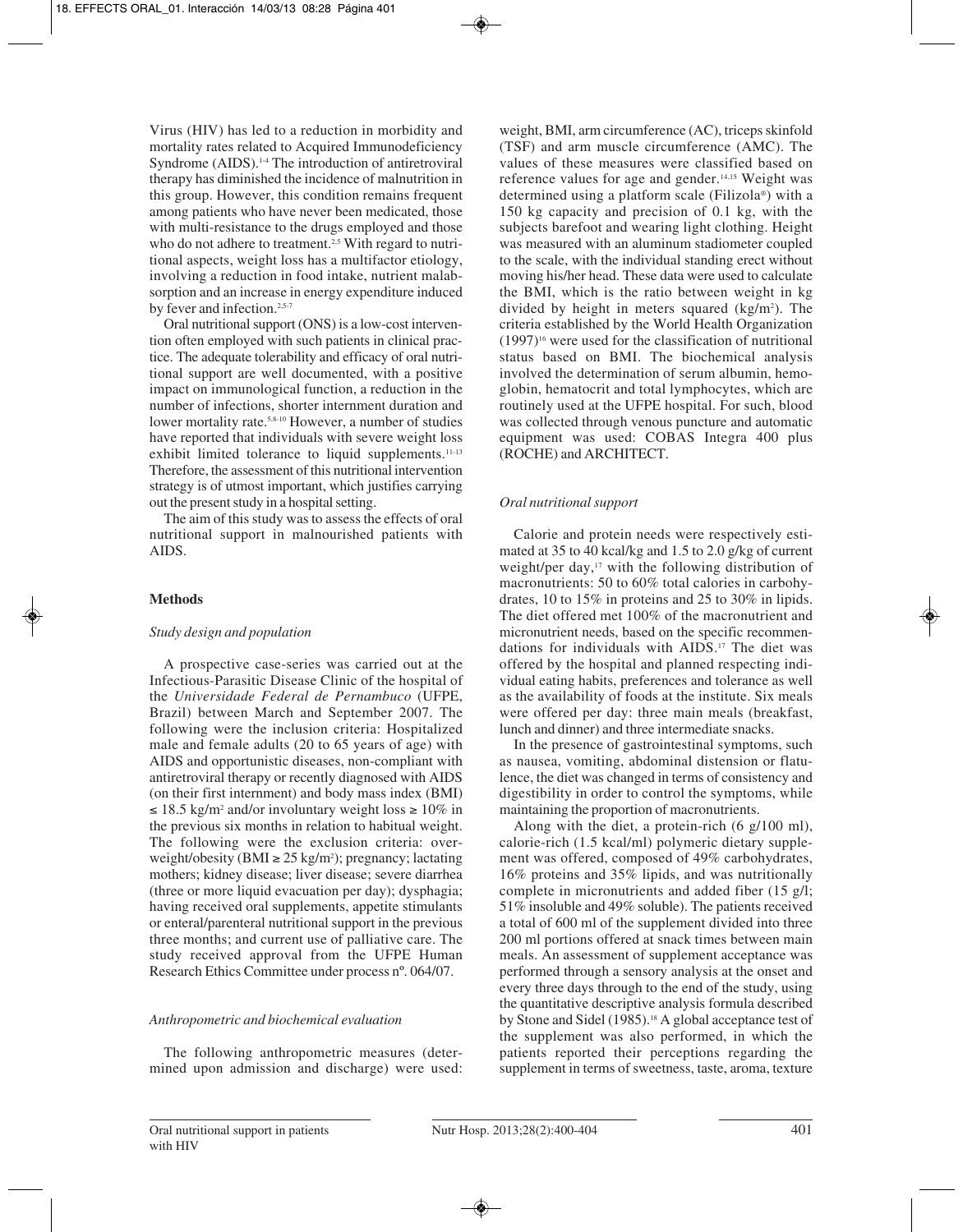| <b>Table I</b><br>Anthropometric variables of malnourished patients with AIDS, HC/UFPE, 2007 |                                   |                          |                               |                    |  |  |  |
|----------------------------------------------------------------------------------------------|-----------------------------------|--------------------------|-------------------------------|--------------------|--|--|--|
| Variable                                                                                     | <i>Initial</i><br>$Mean \pm SD^a$ | Final<br>$Mean \pm SD^a$ | Difference<br>$Mean \pm SD^a$ | $p$ -value         |  |  |  |
| Weight $(kg)$                                                                                | $48.75 \pm 6.46$                  | $50.62 \pm 6.86$         | 1.87                          | $p^{(1)} = 0.005*$ |  |  |  |
| $BMI$ (kg/m <sup>2</sup> )                                                                   | $17.78 \pm 2.44$                  | $18.34 \pm 2.65$         | 0.56                          | $p^{(1)} = 0.013*$ |  |  |  |
| $AC$ (cm)                                                                                    | $22.17 \pm 3.06$                  | $22.79 \pm 3.24$         | 0.62                          | $p^{(1)} = 0.007*$ |  |  |  |
| $AMC$ (cm)                                                                                   | $19.75 \pm 2.75$                  | $20.00 \pm 3.01$         | 0.25                          | $p^{(1)} = 0.235$  |  |  |  |
| $TSF$ (mm)                                                                                   | $7.75 \pm 4.32$                   | $9.09 \pm 5.09$          | 1.34                          | $p^{(1)} = 0.003*$ |  |  |  |

\*Significant difference at  $5.0\%$ ; SD<sup>®</sup> = Standard deviation.

(1)Student's t-test.

| <b>Table II</b><br>Biochemical variables of malnourished patients with AIDS, HC/UFPE, 2007 |                                   |                          |                                      |                    |  |  |  |
|--------------------------------------------------------------------------------------------|-----------------------------------|--------------------------|--------------------------------------|--------------------|--|--|--|
| Variable                                                                                   | <i>Initial</i><br>$Mean \pm SD^a$ | Final<br>$Mean \pm SD^a$ | <i>Difference</i><br>$Mean \pm SD^a$ | <i>p</i> -value    |  |  |  |
| Albumin $(g/dl)$                                                                           | $3.11 \pm 0.46$                   | $3.25 \pm 0.51$          | 0.14                                 | $p^{(1)} = 0.017*$ |  |  |  |
| Hemoglobin $(g/dl)$                                                                        | $9.16 \pm 2.61$                   | $9.76 \pm 1.58$          | 0.60                                 | $p^{(1)} = 0.140$  |  |  |  |
| Hematocrit $(\%)$                                                                          | $27.46 \pm 7.14$                  | $29.42 \pm 4.53$         | 1.95                                 | $p^{(1)} = 0.100$  |  |  |  |
| Lymphocytes (cells/mm3)                                                                    | $800.95 \pm 464.68$               | $950.95 \pm 410.87$      | 150.00                               | $p^{(2)} = 0.034*$ |  |  |  |

\*Significant difference at  $5.0\%$ ; SD<sup>a</sup> = Standard deviation.

(1)Student's t-test. (2)Wilcoxon test.

and color, as recommended by Meilgard, Civille and Carr (1987).<sup>19</sup>

# *Statistical analysis*

The Excel 2003 and SPSS version 13.0 (SPSS Inc., Chicago, IL, USA) programs were used, with the level of significance set to 5.0% ( $p \le 0.05$ ). The Kolmogorov-Smirnov test was used to determine the normality of the distribution of the quantitative variables. Data with normal distribution were expressed as mean and standard deviation and those without normal distribution were expressed as median and interquartile intervals. The paired Student's t-test and Student's t-test for independent samples with equal or unequal variances and Levene's F test were used for the verification of the hypothesis of equality of variance (inferential statistical techniques). The Wilcoxon test was used for variables with non-normal distribution.

# **Results**

Age of the 22 patients (12 males) analyzed ranged from 22 to 49 years (mean:  $32.59 \pm 7.67$  years). Weight loss was  $20.90 \pm 7.13\%$ . The adequacy of AC, AMC and TSF in relation to reference values for age and gender were 72.7%, 79.5% and 47.3%, respectively. Mean duration of ONS was  $19.27 \pm 7.45$  days. The sensory assessment of the supplement indicated optimal acceptance (100% approval), with no complaints of nausea, vomiting, premature satiety or diarrhea, but 17 individuals reported experiencing a small degree of flatulence during ONS, which did not impede continuation in the study. No statistically significant differences were detected between genders. The results of the nutritional intervention are displayed in tables I and II.

# **Discussion**

Inadequate food intake is one of the possible causes of chronic malnutrition in patients with AIDS, especially in developing countries.20 However, the impact of ONS remains unclear, especially in chronic health conditions such as HIV infection.

Regarding acceptance and tolerance to the supplement, the flatulence observed may have occurred due to the presence of fiber in the composition, which has a fermentation effect in the intestine.<sup>9</sup> However, this condition may also be associated with the medications commonly used in this group.21

No statistically significant gender differences were found in the comparison of any of the variables studied. This finding may have been due to the small sample size.

The present study demonstrates that malnutrition is common among adults with AIDS, as confirmed by the  $> 60\%$  occurrence in the sample of weight loss  $> 10\%$ .<sup>1</sup> Assessing 29 HIV-positive patients, Monteiro et al.  $(2000)^{22}$  report similar findings, as 51.7% of the patients were severely malnourished based on anthropometrics. Likewise, assessing the nutritional status of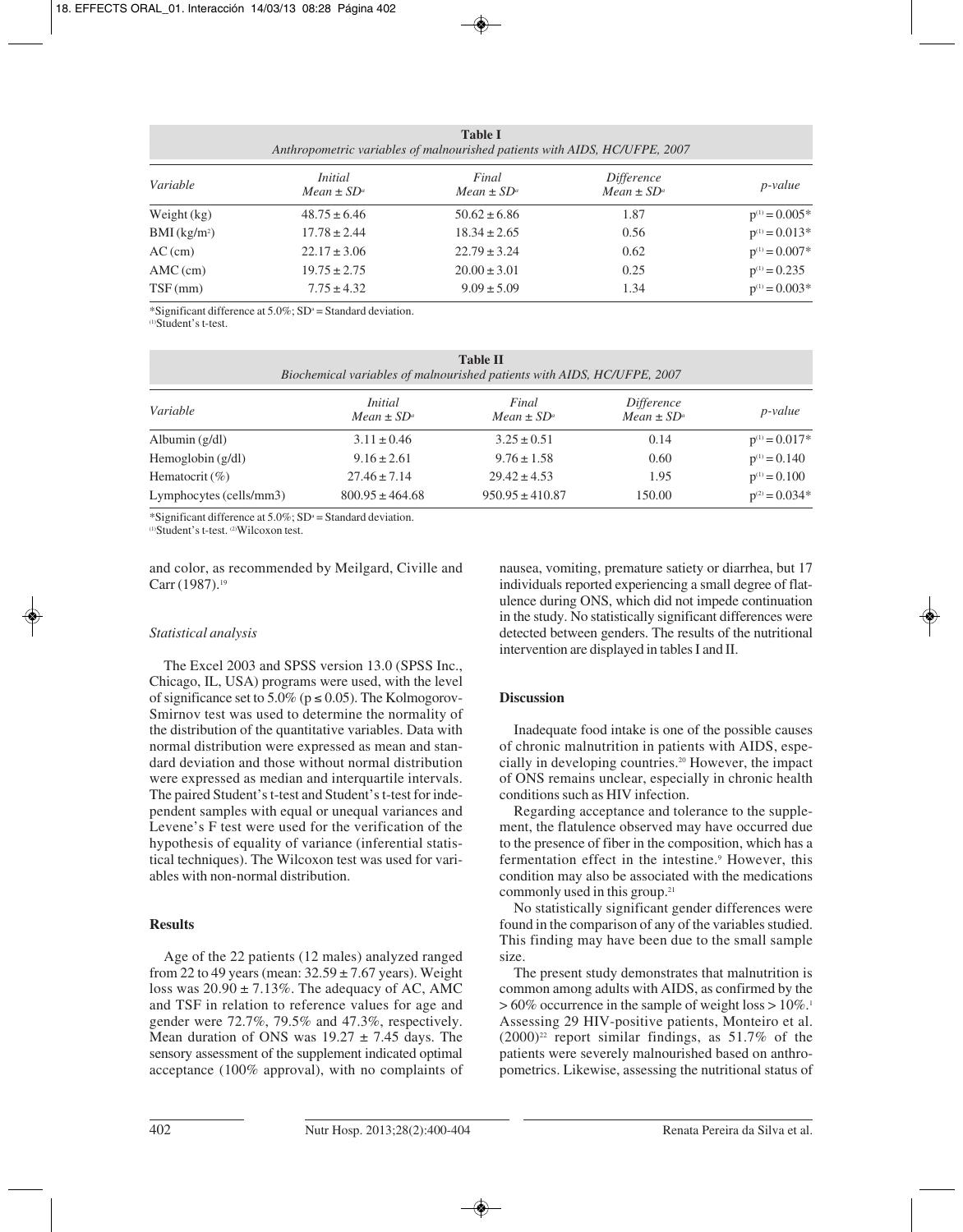120 seropositive patients upon admission to hospital, Martin et al.  $(2003)^{23}$  report that 61.6% had BMI  $\leq 18.5$ kg/m2 or weight loss greater than 10%.

With regard to weight gain, Stack et al.  $(1996)^{24}$ found similar results to those of the present study, with weight gain of  $1.1 \pm 2.2$  kg in six weeks of oral nutritional support using a calorie-rich, protein-rich formula in combination with nutritional counseling among patients with AIDS. Comparing the effects of oral supplementation using a peptide-based formula and standard polymeric diet, De Luis et al. (2001)<sup>8</sup> report weight gain of 3.2% and 3.1%, respectively, in a threemonth intervention.

The TSF, which expresses the amount of body fat, was severely depleted prior to the nutritional intervention, with values similar to those reported by Silveira et al. (1999).7 The data obtained throughout the intervention were similar to those reported by De Luis et al. (2001),<sup>8</sup> who report an increase in TSF after 12 weeks of oral supplementation. In contrast, Rabeneck et al. (1999)<sup>25</sup> found no change in TSF after six weeks of oral support.

AC is considered a measure with a high degree of sensitivity and specificity in the detection of malnutrition.21 The positive findings achieved are in agreement with those described in a study by Wandall et al.  $(1992)$ ,<sup>26</sup> who report significant increases in weight, AC and TSF after four weeks of oral supplementation.

AMC provides a quantitative notion of the protein reserves of the organism and was relatively preserved in relation to fat depletion in the present sample, with values similar to those described by Silveira (1999).<sup>7</sup> who reports marasmic malnutrition in patients with AIDS. The lack of a positive impact on AMC may be explained by the short supplementation duration as well as physical inactivity and fatigue, which are common findings among hospitalized patients.27 Moreover, preferential replacement of body fat stocks occurs in the early phase of recovery from catabolic conditions, such as HIV infection, with no initial gain in muscle mass. 28,29

The hypoalbuminemia observed may be considered a marker of protein reserves and is often used as a biochemical indicator of nutritional status. However, alterations in vascular permeability, such as those that occur during an infectious process, result in the loss of albumin from the intravascular to the extravascular space, implying a rapid drop in serum levels.<sup>30</sup> The improvement in albumin may have been the result of the increase in calorie-protein intake, which may be better observed after 21 days (duration of half life) associated to the concomitant treatment of opportunistic co-morbidities, which inhibits the synthesis of acute phase proteins, enabling their hepatic synthesis.<sup>31</sup>

Hemoglobin and hematocrit levels, which were low in the majority of patients, were similar to those reported by Rabeneck et al.  $(2008)^{25}$  who found no changes in hematological parameters in six weeks of supplementation. Anemia in individuals with AIDS may be associated with the direct and indirect

inhibitory effects of HIV on stem cells, an increase in the destruction of red blood cells, the inhibition of bone marrow by pathogens and medications.<sup>32</sup> Moreover, the duration of nutritional support may have been insufficient in order to have an impact on hemoglobin levels, the half life of which is 120 days.

The total lymphocyte count is used for nutritional assessment, with values below 1500 cells/mm, indicative of malnutrition,3 also associated with higher morbidity and mortality rates in patients with AIDS.<sup>21</sup> Favorable results were obtained in the intervention period, which may be explained by the rapid multiplication of lymphocytes, suggesting that the greater protein intake may have led to an increase in the substrate for the production of immunoglobulins and defense cells.

## **Conclusion**

The results of the present study indicate that the use of oral supplements in combination with nutritional counseling was well tolerated and had a positive effect on nutritional status, with significant improvements in anthropometric parameters, weight gain, body fat gain, an increase in albumin and lymphocyte count, but with no impact on muscle reserves, hemoglobin or hematocrit. Further studies with a larger number of patients and other types of supplements should be carried out in order to confirm the impact of this intervention on clinical progress and survival.

## **Conflicts of interest**

The authors declare they have no conflicts of interest.

## **Authors' contributions**

RP: conception of study, data acquisition, drafting of manuscript; PS: drafting and revision of manuscript; MG: conception and coordination of study; participation in drafting of manuscript.

## **References**

- 1. Mangilin A, Murman DH, Zampini AM, Wanke CA. Nutrition and HIV Infection: Review of Weight Loss and Wasting in the Era of Highly Active Antiretroviral Therapy from the Nutrition for Healthy Living Cohort. *Clin Infect Dis* 2006; 42: 836-42.
- 2. Maia BS, Engelson ES, Wang J, Kotler DP. Antiretroviral therapy affects the composition of weight loss in HIV infection: Implications for clinical nutrition. *Clin Nutr* 2005; 24: 971-978.
- 3. Bauer LO. Interactive effects of HIV/AIDS, body mass, and substance abuse on the frontal brain: A P300 study*. Psychiatry Res* 2011; 185: 232-237.
- 4. American Dietetic Association. Position of the American Dietetic Association: Nutrition Intervention and Human Immunodeficiency Virus Infection. *J Am Diet Assoc* 2010; 110: 1105-1119.